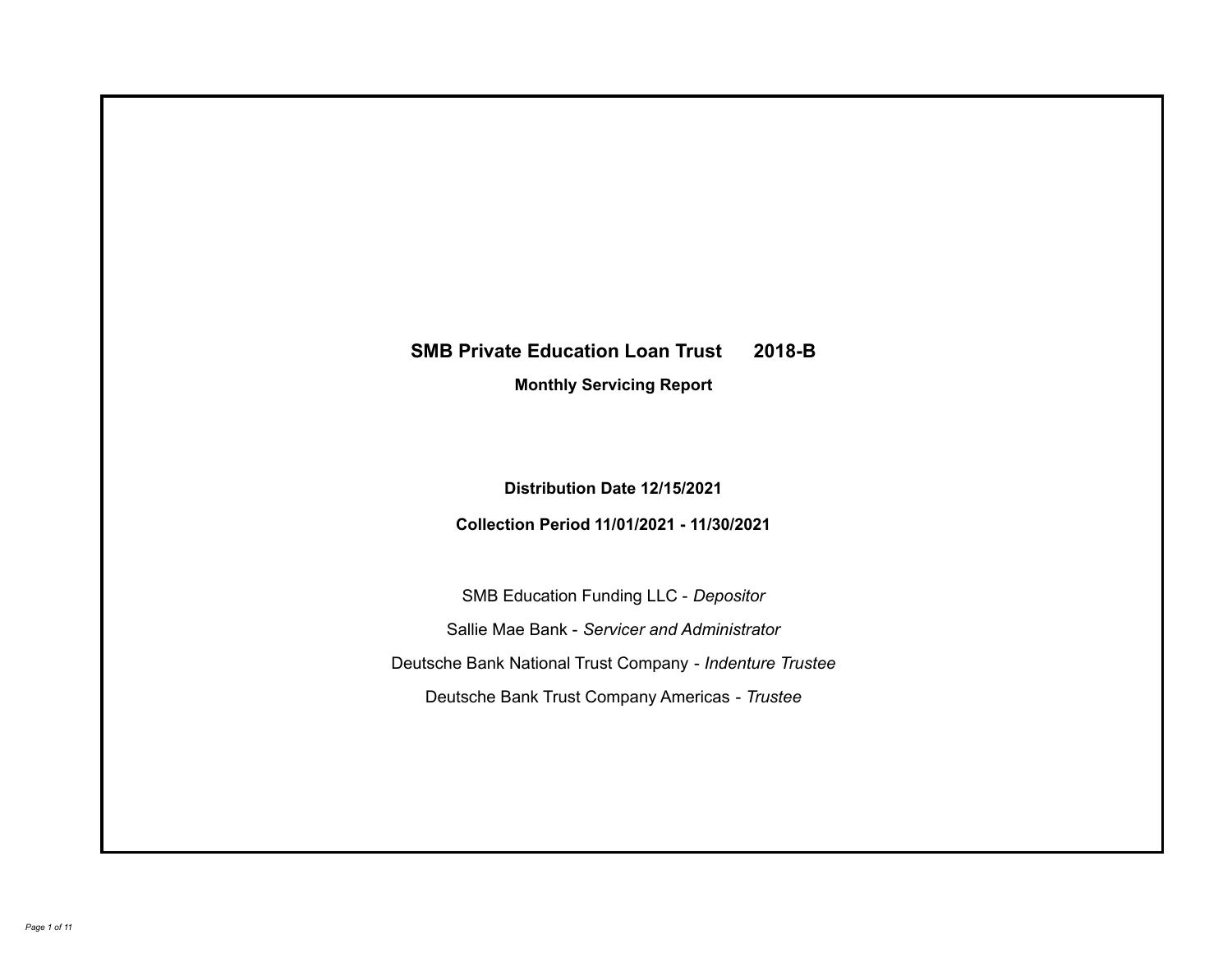A

| A | <b>Student Loan Portfolio Characteristics</b>                    |                                                 | <b>Settlement Date</b><br>06/20/2018 | 10/31/2021                        | 11/30/2021                        |
|---|------------------------------------------------------------------|-------------------------------------------------|--------------------------------------|-----------------------------------|-----------------------------------|
|   | <b>Principal Balance</b><br>Interest to be Capitalized Balance   |                                                 | \$711,764,068.61<br>45,061,230.34    | \$411,455,307.87<br>23,906,764.05 | \$406,326,788.26<br>19,909,937.16 |
|   | Pool Balance                                                     |                                                 | \$756,825,298.95                     | \$435,362,071.92                  | \$426,236,725.42                  |
|   | Weighted Average Coupon (WAC)<br>Weighted Average Remaining Term |                                                 | 9.50%<br>138.18                      | 8.13%<br>129.55                   | 8.13%<br>129.30                   |
|   | Number of Loans                                                  |                                                 | 61,394                               | 36,539                            | 35,836                            |
|   | Number of Borrowers<br>Pool Factor                               |                                                 | 59,075                               | 35,335<br>0.575247778             | 34,654<br>0.563190377             |
|   |                                                                  | Since Issued Total Constant Prepayment Rate (1) |                                      | 12.24%                            | 12.32%                            |
|   |                                                                  |                                                 |                                      |                                   |                                   |
| B | <b>Debt Securities</b>                                           | <b>Cusip/Isin</b>                               |                                      | 11/15/2021                        | 12/15/2021                        |
|   | A <sub>2</sub> A                                                 | 78449LAB4                                       | \$185,104,501.81                     |                                   | \$180,514,798.50                  |
|   | A2B                                                              | 78449LAC2                                       | \$90,917,052.13                      |                                   | \$88,662,745.56                   |
|   | В                                                                | 78449LAD0                                       | \$50,500,000.00                      |                                   | \$50,500,000.00                   |

| C | <b>Certificates</b> | Cusip/Isin | 11/15/2021   | 12/15/2021   |
|---|---------------------|------------|--------------|--------------|
|   | Residual            | 78449L108  | \$100,000.00 | \$100,000.00 |

| -<br>ັ | t Balances<br><b>AND 32</b><br>досо | 11/15/2021     | 12/15/2021   |
|--------|-------------------------------------|----------------|--------------|
|        | Reserve Account Balance             | \$1,912,058.00 | 1,912,058.00 |

| <b>Asset / Liability</b>               | 11/15/2021       | 12/15/2021       |
|----------------------------------------|------------------|------------------|
| Overcollateralization Percentage       | 25.00%           | 25.00%           |
| Specified Overcollateralization Amount | \$108,840,517.98 | \$106,559,181.36 |
| Actual Overcollateralization Amount    | \$108,840,517.98 | \$106,559,181.36 |

(1) For additional information, see 'Since Issued CPR Methodology' found in section VIII of this report .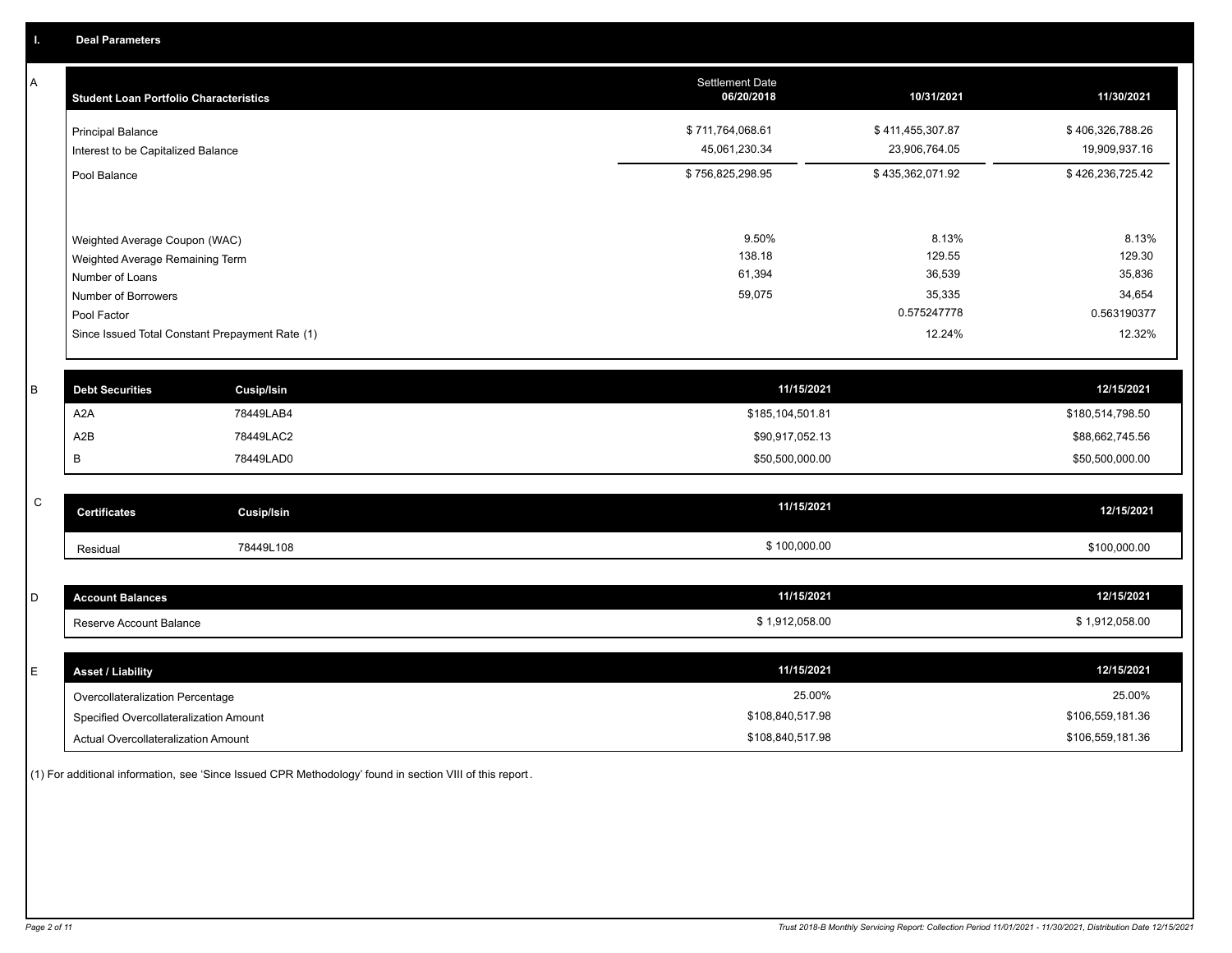# **II. 2018-B Trust Activity 11/01/2021 through 11/30/2021**

# **Total Principal Receipts \$ 8,601,999.44**  Other Principal Deposits 145,763.90 Servicer Principal Reimbursement 0.00 Seller Principal Reimbursement 0.00 Borrower Principal 8,456,235.54 A **Student Loan Principal Receipts**

## B **Student Loan Interest Receipts**

| <b>Total Interest Receipts</b>  | \$2,416,501.25 |
|---------------------------------|----------------|
| Other Interest Deposits         | 15,805.33      |
| Servicer Interest Reimbursement | 0.00           |
| Seller Interest Reimbursement   | 0.00           |
| Borrower Interest               | 2,400,695.92   |

| C       | <b>Recoveries on Realized Losses</b>                             | \$86,987.78     |
|---------|------------------------------------------------------------------|-----------------|
| D       | <b>Investment Income</b>                                         | \$235.30        |
| Е.      | <b>Funds Borrowed from Next Collection Period</b>                | \$0.00          |
| F.      | <b>Funds Repaid from Prior Collection Period</b>                 | \$0.00          |
| G       | Loan Sale or Purchase Proceeds                                   | \$0.00          |
| H       | Initial Deposits to Distribution Account                         | \$0.00          |
|         | <b>Excess Transferred from Other Accounts</b>                    | \$0.00          |
| J       | <b>Borrower Benefit Reimbursements</b>                           | \$0.00          |
| Κ       | <b>Other Deposits</b>                                            | \$0.00          |
|         | <b>Other Fees Collected</b>                                      | \$0.00          |
| м       | <b>AVAILABLE FUNDS</b>                                           | \$11,105,723.77 |
| N       | Non-Cash Principal Activity During Collection Period             | \$3,473,479.83  |
| $\circ$ | Aggregate Purchased Amounts by the Depositor, Servicer or Seller | \$161,569.23    |
| P       | Aggregate Loan Substitutions                                     | \$0.00          |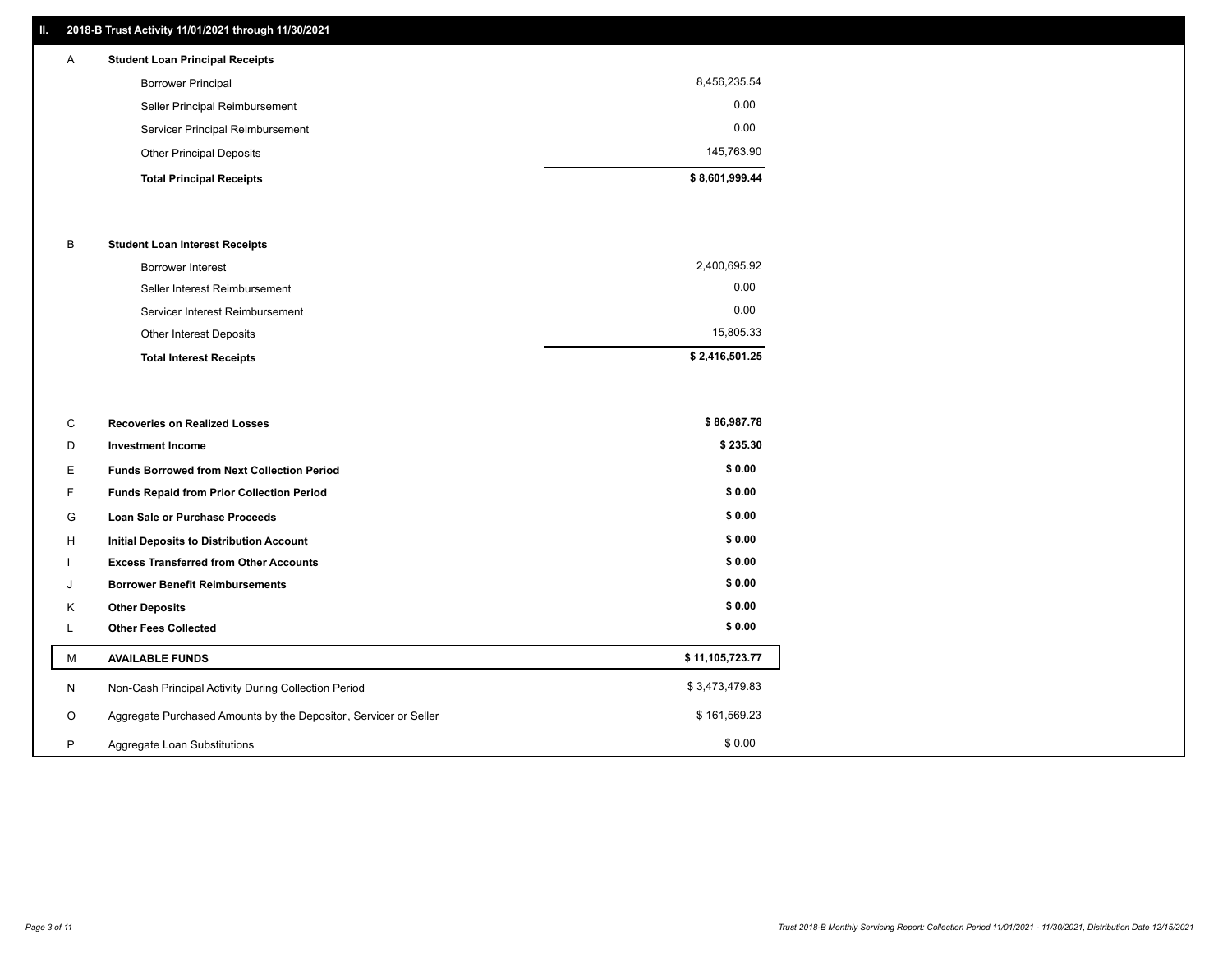|                   |                       |                          |         |                                                                  | <b>Loans by Repayment Status</b> |                            |                          |         |                                                           |                |                            |
|-------------------|-----------------------|--------------------------|---------|------------------------------------------------------------------|----------------------------------|----------------------------|--------------------------|---------|-----------------------------------------------------------|----------------|----------------------------|
|                   |                       |                          |         | 11/30/2021                                                       |                                  |                            |                          |         | 10/31/2021                                                |                |                            |
|                   |                       | <b>Wtd Avg</b><br>Coupon | # Loans | <b>Principal and</b><br><b>Interest Accrued</b><br>to Capitalize | % of Principal                   | % of Loans in<br>Repay (1) | <b>Wtd Avg</b><br>Coupon | # Loans | Principal and<br><b>Interest Accrued</b><br>to Capitalize | % of Principal | % of Loans in<br>Repay (1) |
| INTERIM:          | IN SCHOOL             | 9.38%                    | 1,453   | \$23,798,812.20                                                  | 5.583%                           | $-$ %                      | 9.39%                    | 1,467   | \$24,035,315.78                                           | 5.521%         | $-$ %                      |
|                   | GRACE                 | 9.13%                    | 638     | \$10,758,185.30                                                  | 2.524%                           | $-$ %                      | 9.24%                    | 1,232   | \$20,635,018.41                                           | 4.740%         | $-$ %                      |
|                   | <b>DEFERMENT</b>      | 8.91%                    | 2,555   | \$34,767,141.90                                                  | 8.157%                           | $-$ %                      | 8.90%                    | 2,591   | \$35,062,437.99                                           | 8.054%         | $-$ %                      |
| <b>REPAYMENT:</b> | <b>CURRENT</b>        | 7.92%                    | 29,810  | \$336,394,896.99                                                 | 78.922%                          | 94.251%                    | 7.88%                    | 29,821  | \$334,429,804.13                                          | 76.816%        | 94.039%                    |
|                   | 30-59 DAYS DELINQUENT | 8.53%                    | 485     | \$7,029,253.00                                                   | 1.649%                           | 1.969%                     | 8.59%                    | 437     | \$6,145,539.12                                            | 1.412%         | 1.728%                     |
|                   | 60-89 DAYS DELINQUENT | 8.48%                    | 220     | \$3,290,070.23                                                   | 0.772%                           | 0.922%                     | 8.53%                    | 207     | \$3,171,021.22                                            | 0.728%         | 0.892%                     |
|                   | 90+ DAYS DELINQUENT   | 8.20%                    | 156     | \$2,472,063.06                                                   | 0.580%                           | 0.693%                     | 8.44%                    | 160     | \$2,719,169.60                                            | 0.625%         | 0.765%                     |
|                   | <b>FORBEARANCE</b>    | 8.22%                    | 519     | \$7,726,302.74                                                   | 1.813%                           | 2.165%                     | 8.05%                    | 624     | \$9,163,765.67                                            | 2.105%         | 2.577%                     |
| <b>TOTAL</b>      |                       |                          | 35,836  | \$426,236,725.42                                                 | 100.00%                          | 100.00%                    |                          | 36,539  | \$435,362,071.92                                          | 100.00%        | 100.00%                    |

Percentages may not total 100% due to rounding \*

1 Loans classified in "Repayment" include any loan for which interim interest only, \$25 fixed payments or full principal and interest payments are due.

|                 |                                                                                                                              |                          |         |                                                           | <b>Loans by Borrower Status</b> |                                |                          |         |                                                           |                |                                |
|-----------------|------------------------------------------------------------------------------------------------------------------------------|--------------------------|---------|-----------------------------------------------------------|---------------------------------|--------------------------------|--------------------------|---------|-----------------------------------------------------------|----------------|--------------------------------|
|                 |                                                                                                                              |                          |         | 11/30/2021                                                |                                 |                                |                          |         | 10/31/2021                                                |                |                                |
|                 |                                                                                                                              | <b>Wtd Avg</b><br>Coupon | # Loans | Principal and<br><b>Interest Accrued</b><br>to Capitalize | % of Principal                  | % of Loans in<br>P&I Repay (2) | <b>Wtd Avg</b><br>Coupon | # Loans | Principal and<br><b>Interest Accrued</b><br>to Capitalize | % of Principal | % of Loans in<br>P&I Repay (2) |
| <b>INTERIM:</b> | IN SCHOOL                                                                                                                    | 8.87%                    | 2,727   | \$44,409,539.85                                           | 10.419%                         | $-$ %                          | 8.88%                    | 2,744   | \$44,746,947.72                                           | 10.278%        | $-$ %                          |
|                 | <b>GRACE</b>                                                                                                                 | 8.80%                    | 1,143   | \$18,478,873.04                                           | 4.335%                          | $-$ %                          | 8.86%                    | 2,316   | \$37,553,150.91                                           | 8.626%         | $-$ %                          |
|                 | <b>DEFERMENT</b>                                                                                                             | 8.50%                    | 4,652   | \$61,503,811.94                                           | 14.429%                         | $-$ %                          | 8.50%                    | 4,697   | \$61,748,705.54                                           | 14.183%        | $-$ %                          |
| P&I REPAYMENT:  | <b>CURRENT</b>                                                                                                               | 7.88%                    | 25,973  | \$281,840,887.14                                          | 66.123%                         | 93.373%                        | 7.81%                    | 25,389  | \$270,612,543.73                                          | 62.158%        | 92.894%                        |
|                 | 30-59 DAYS DELINQUENT                                                                                                        | 8.47%                    | 454     | \$6,597,960.22                                            | 1.548%                          | 2.186%                         | 8.57%                    | 420     | \$5,961,651.74                                            | 1.369%         | 2.046%                         |
|                 | 60-89 DAYS DELINQUENT                                                                                                        | 8.47%                    | 215     | \$3,261,999.61                                            | 0.765%                          | 1.081%                         | 8.51%                    | 198     | \$2,958,096.75                                            | 0.679%         | 1.015%                         |
|                 | 90+ DAYS DELINQUENT                                                                                                          | 8.18%                    | 153     | \$2,417,350.88                                            | 0.567%                          | 0.801%                         | 8.43%                    | 151     | \$2,617,209.86                                            | 0.601%         | 0.898%                         |
|                 | <b>FORBEARANCE</b>                                                                                                           | 8.22%                    | 519     | \$7,726,302.74                                            | 1.813%                          | 2.560%                         | 8.05%                    | 624     | \$9,163,765.67                                            | 2.105%         | 3.146%                         |
| <b>TOTAL</b>    |                                                                                                                              |                          | 35,836  | \$426,236,725.42                                          | 100.00%                         | 100.00%                        |                          | 36,539  | \$435,362,071.92                                          | 100.00%        | 100.00%                        |
|                 | Percentages may not total 100% due to rounding                                                                               |                          |         |                                                           |                                 |                                |                          |         |                                                           |                |                                |
|                 | 2 Loans classified in "P&I Repayment" includes only those loans for which scheduled principal and interest payments are due. |                          |         |                                                           |                                 |                                |                          |         |                                                           |                |                                |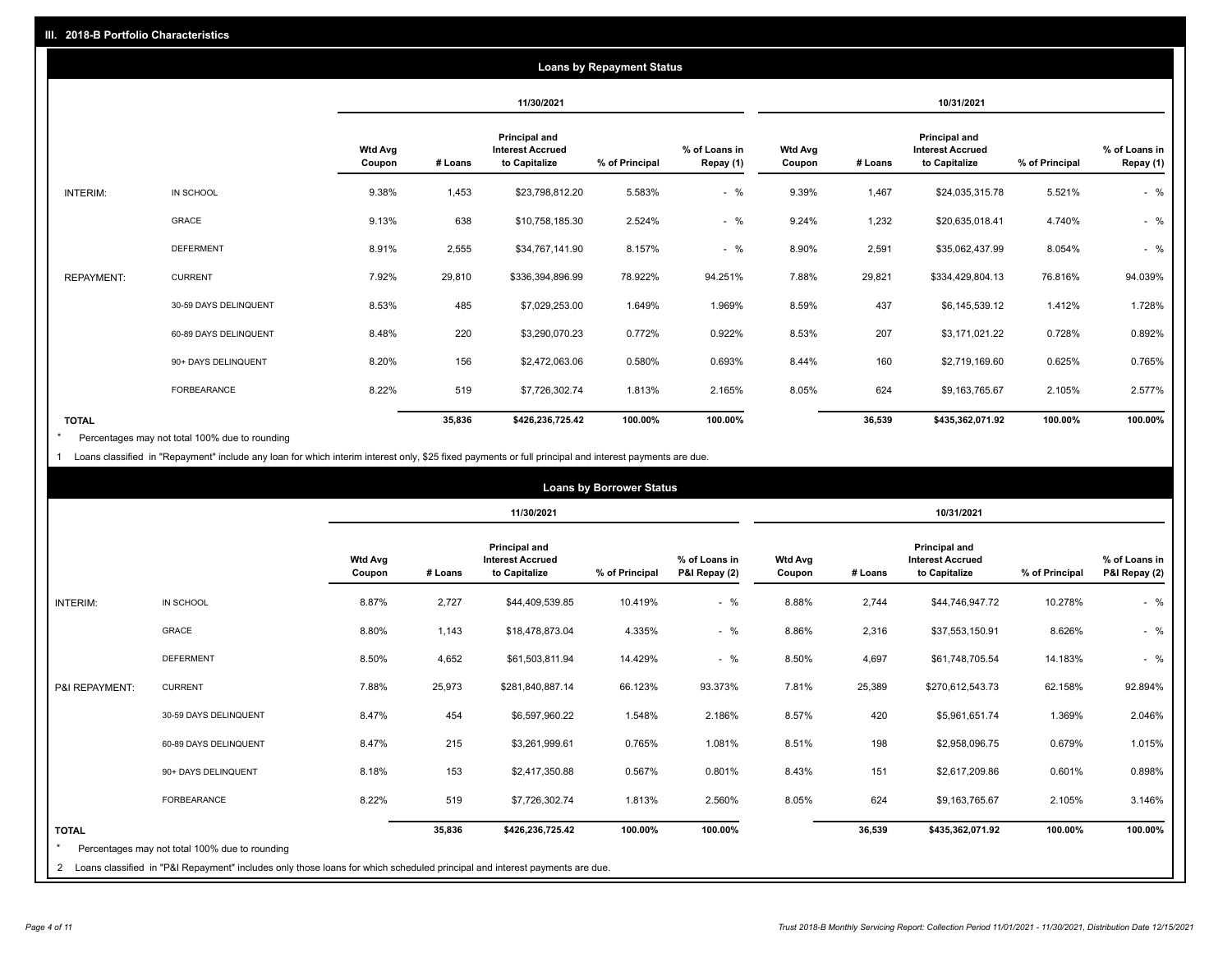|                                                                                                  | 11/30/2021       | 10/31/2021       |
|--------------------------------------------------------------------------------------------------|------------------|------------------|
| Pool Balance                                                                                     | \$426,236,725.42 | \$435,362,071.92 |
| Total # Loans                                                                                    | 35,836           | 36,539           |
| Total # Borrowers                                                                                | 34,654           | 35,335           |
| Weighted Average Coupon                                                                          | 8.13%            | 8.13%            |
| Weighted Average Remaining Term                                                                  | 129.30           | 129.55           |
| Percent of Pool - Cosigned                                                                       | 93.6%            | 93.5%            |
| Percent of Pool - Non Cosigned                                                                   | 6.4%             | 6.5%             |
| Borrower Interest Accrued for Period                                                             | \$2,704,276.01   | \$2,835,638.90   |
| Outstanding Borrower Interest Accrued                                                            | \$23,555,780.58  | \$27,621,693.30  |
| Gross Principal Realized Loss - Periodic *                                                       | \$818,611.28     | \$615,351.40     |
| Gross Principal Realized Loss - Cumulative *                                                     | \$20,513,026.95  | \$19,694,415.67  |
| Recoveries on Realized Losses - Periodic                                                         | \$86,987.78      | \$105,046.77     |
| Recoveries on Realized Losses - Cumulative                                                       | \$2,345,504.17   | \$2,258,516.39   |
| Net Losses - Periodic                                                                            | \$731,623.50     | \$510,304.63     |
| Net Losses - Cumulative                                                                          | \$18,167,522.78  | \$17,435,899.28  |
| Non-Cash Principal Activity - Capitalized Interest                                               | \$4,292,226.15   | \$1,858,420.25   |
| Since Issued Total Constant Prepayment Rate (CPR) (1)                                            | 12.32%           | 12.24%           |
| <b>Loan Substitutions</b>                                                                        | \$0.00           | \$0.00           |
| <b>Cumulative Loan Substitutions</b>                                                             | \$0.00           | \$0.00           |
| <b>Unpaid Servicing Fees</b>                                                                     | \$0.00           | \$0.00           |
| <b>Unpaid Administration Fees</b>                                                                | \$0.00           | \$0.00           |
| <b>Unpaid Carryover Servicing Fees</b>                                                           | \$0.00           | \$0.00           |
| Note Interest Shortfall                                                                          | \$0.00           | \$0.00           |
| Loans in Modification                                                                            | \$23,830,004.85  | \$24,337,834.36  |
| % of Loans in Modification as a % of Loans in Repayment (P&I)                                    | 8.10%            | 8.63%            |
|                                                                                                  |                  |                  |
| % Annualized Gross Principal Realized Loss - Periodic as a %<br>of Loans in Repayment (P&I) * 12 | 3.34%            | 2.62%            |
| % Gross Principal Realized Loss - Cumulative as a % of                                           |                  |                  |
| Original Pool Balance                                                                            | 2.71%            | 2.60%            |

\* In accordance with the Servicer's current policies and procedures, after September 1, 2017 loans subject to bankruptcy claims generally will not be reported as a charged- off unless and until they are delinquent for 120

(1) For additional information, see 'Since Issued CPR Methodology' found in section VIII of this report .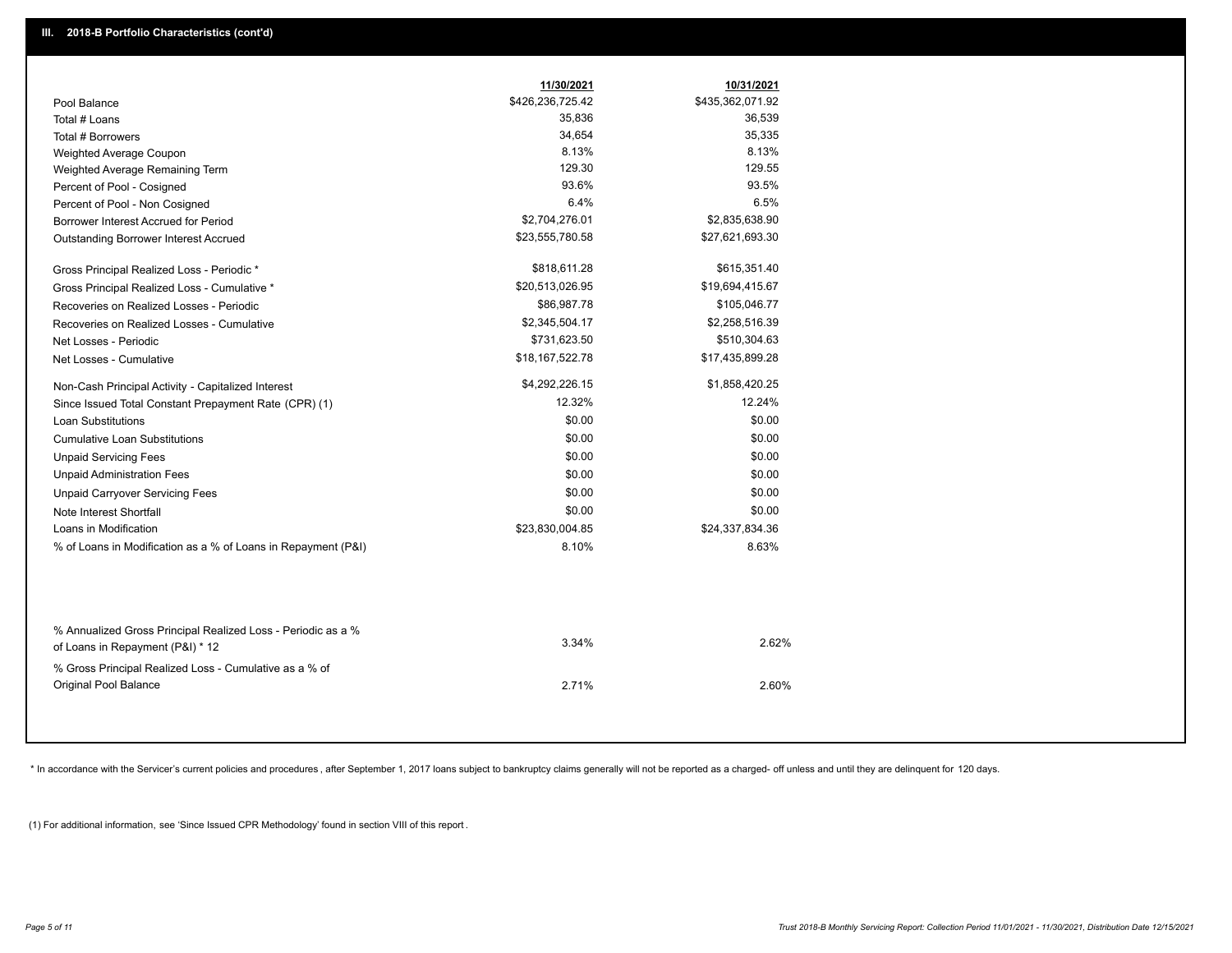#### **Loan Program**  A

|                                    | Weighted<br>Average | # LOANS | <b>\$ AMOUNT</b> | $%$ *     |
|------------------------------------|---------------------|---------|------------------|-----------|
| - Smart Option Interest-Only Loans | 7.04%               | 7,974   | \$67,315,965.62  | 15.793%   |
| - Smart Option Fixed Pay Loans     | 8.12%               | 8,927   | \$127,281,670.16 | 29.862%   |
| - Smart Option Deferred Loans      | 8.46%               | 18,935  | \$231,639,089.64 | 54.345%   |
| - Other Loan Programs              | $0.00\%$            | 0       | \$0.00           | $0.000\%$ |
| <b>Total</b>                       | 8.13%               | 35,836  | \$426,236,725.42 | 100.000%  |

\* Percentages may not total 100% due to rounding

B

C

**Index Type**

|                       | Weighted<br>Average | # LOANS | <b>\$ AMOUNT</b> | $%$ *     |
|-----------------------|---------------------|---------|------------------|-----------|
| - Fixed Rate Loans    | 8.96%               | 10,237  | \$136,240,737.60 | 31.964%   |
| - LIBOR Indexed Loans | 7.74%               | 25,599  | \$289,995,987.82 | 68.036%   |
| - Other Index Rates   | $0.00\%$            |         | \$0.00           | $0.000\%$ |
| <b>Total</b>          | 8.13%               | 35,836  | \$426,236,725.42 | 100.000%  |

\* Percentages may not total 100% due to rounding

# **Weighted Average Recent FICO**

| (2)<br>Wtd Avg Recent FICO Band                  | # LOANS     | <b>\$ AMOUNT</b> | $%$ *    |
|--------------------------------------------------|-------------|------------------|----------|
| $0 - 639$                                        | 2,070       | \$24,713,441.19  | 5.798%   |
| 640 - 669                                        | 2,055       | \$24,552,164.65  | 5.760%   |
| 670 - 699                                        | 3,535       | \$43,309,058.11  | 10.161%  |
| 700 - 739                                        | 7,545       | \$94,793,405.90  | 22.240%  |
| $740 +$                                          | 20,631      | \$238,868,655.57 | 56.041%  |
| $N/A$ <sub>(1)</sub>                             | $\mathbf 0$ | \$0.00           | 0.000%   |
| <b>Total</b>                                     | 35,836      | \$426,236,725.42 | 100.000% |
| * Percentages may not total 100% due to rounding |             |                  |          |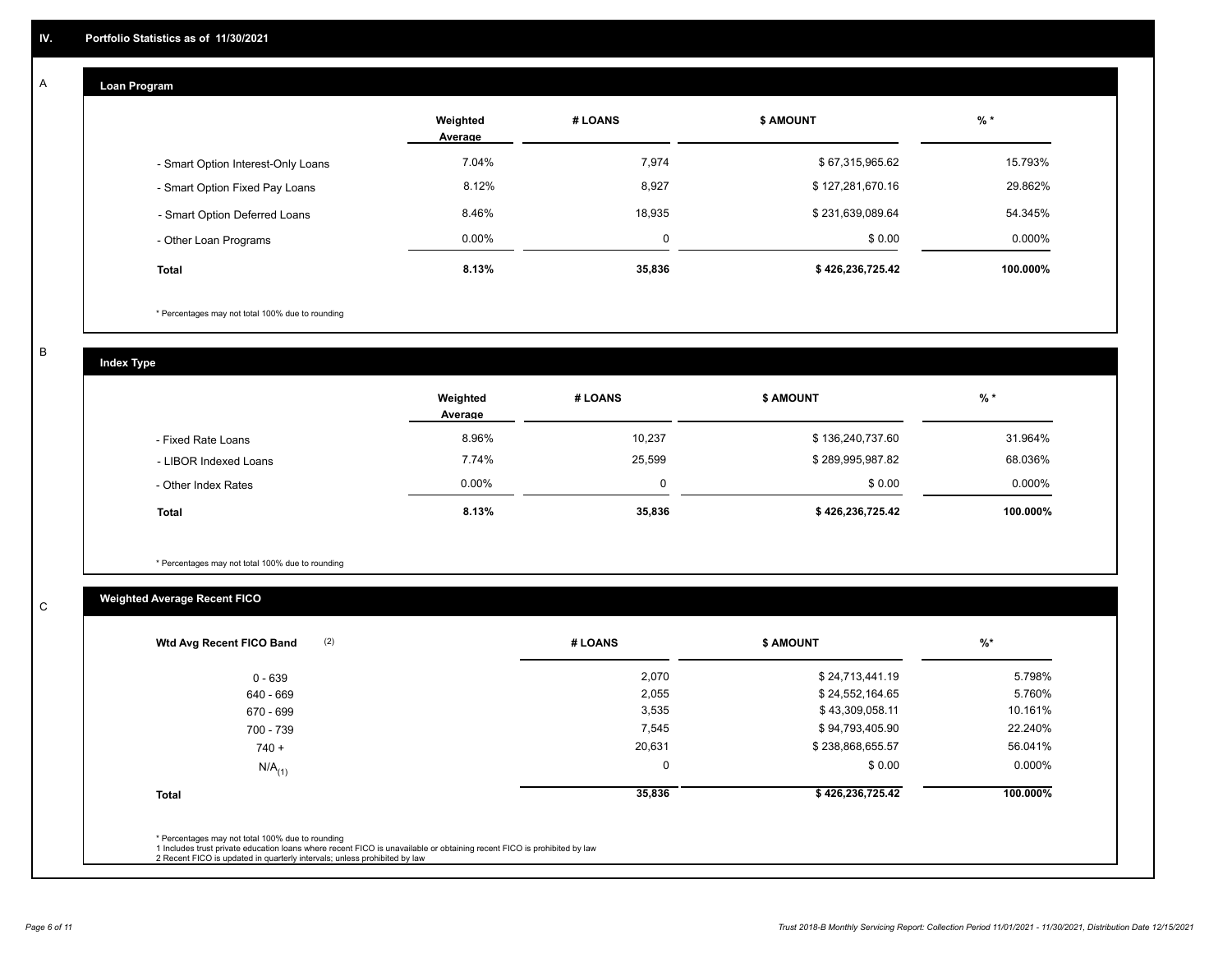| V. |                                      | 2018-B Reserve Account and Principal Distribution Calculations                  |                  |  |  |  |
|----|--------------------------------------|---------------------------------------------------------------------------------|------------------|--|--|--|
| А. |                                      | <b>Reserve Account</b>                                                          |                  |  |  |  |
|    | Specified Reserve Account Balance    |                                                                                 | \$1,912,058.00   |  |  |  |
|    |                                      | <b>Actual Reserve Account Balance</b>                                           | \$1,912,058.00   |  |  |  |
| В. | <b>Principal Distribution Amount</b> |                                                                                 |                  |  |  |  |
|    | i.                                   | <b>Class A Notes Outstanding</b>                                                | \$276,021,553.94 |  |  |  |
|    | ii.                                  | Pool Balance                                                                    | \$426,236,725.42 |  |  |  |
|    | iii.                                 | First Priority Principal Distribution Amount (i - ii)                           | \$0.00           |  |  |  |
|    | iv.                                  | Class A and B Notes Outstanding                                                 | \$326,521,553.94 |  |  |  |
|    |                                      |                                                                                 | \$0.00           |  |  |  |
|    | ν.                                   | First Priority Principal Distribution Amount                                    |                  |  |  |  |
|    | vi.                                  | Pool Balance                                                                    | \$426,236,725.42 |  |  |  |
|    | vii.                                 | Specified Overcollateralization Amount                                          | \$106,559,181.36 |  |  |  |
|    | viii.                                | Regular Principal Distribution Amount (if (iv > 0, (iv - v) - (vi - vii))       | \$6,844,009.88   |  |  |  |
|    | ix.                                  | Pool Balance                                                                    | \$426,236,725.42 |  |  |  |
|    | х.                                   | 10% of Initial Pool Balance                                                     | \$75,682,529.90  |  |  |  |
|    | xi.                                  | First Priority Principal Distribution Amount                                    | \$0.00           |  |  |  |
|    | xii.                                 | Regular Principal Distribution Amount                                           | \$6,844,009.88   |  |  |  |
|    | xiii.                                | Available Funds (after payment of waterfall items A through I)                  | \$3,194,118.32   |  |  |  |
|    | xiv.                                 | Additional Principal Distribution Amount (if(vi <= x,min(xiii, vi - xi - xii))) | \$0.00           |  |  |  |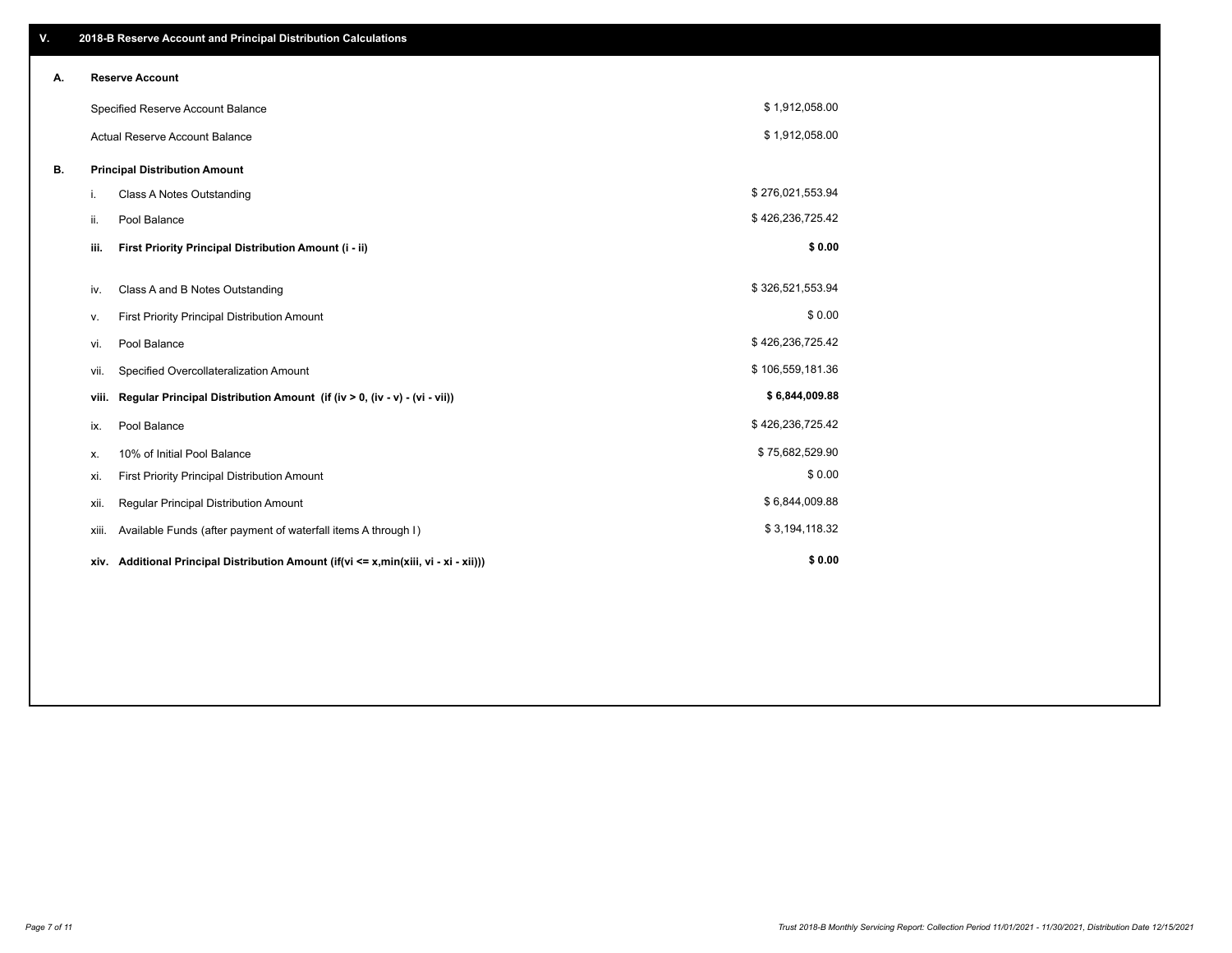|                              |                                                         | Paid           | <b>Funds Balance</b> |
|------------------------------|---------------------------------------------------------|----------------|----------------------|
| <b>Total Available Funds</b> |                                                         |                | \$11,105,723.77      |
| A                            | <b>Trustee Fees</b>                                     | \$0.00         | \$11,105,723.77      |
| B                            | <b>Servicing Fees</b>                                   | \$274,303.54   | \$10,831,420.23      |
| C                            | i. Administration Fees                                  | \$8,333.00     | \$10,823,087.23      |
|                              | ii. Unreimbursed Administrator Advances plus any Unpaid | \$0.00         | \$10,823,087.23      |
| D                            | Class A Noteholders Interest Distribution Amount        | \$616,625.70   | \$10,206,461.53      |
| Е                            | <b>First Priority Principal Payment</b>                 | \$0.00         | \$10,206,461.53      |
| F.                           | Class B Noteholders Interest Distribution Amount        | \$168,333.33   | \$10,038,128.20      |
| G                            | <b>Reinstatement Reserve Account</b>                    | \$0.00         | \$10,038,128.20      |
| H                            | Regular Principal Distribution                          | \$6,844,009.88 | \$3,194,118.32       |
|                              | <b>Carryover Servicing Fees</b>                         | \$0.00         | \$3,194,118.32       |
| J                            | Additional Principal Distribution Amount                | \$0.00         | \$3,194,118.32       |
| K                            | Unpaid Expenses of Trustee                              | \$0.00         | \$3,194,118.32       |
| L.                           | Unpaid Expenses of Administrator                        | \$0.00         | \$3,194,118.32       |
| М                            | Remaining Funds to the Residual Certificateholders      | \$3,194,118.32 | \$0.00               |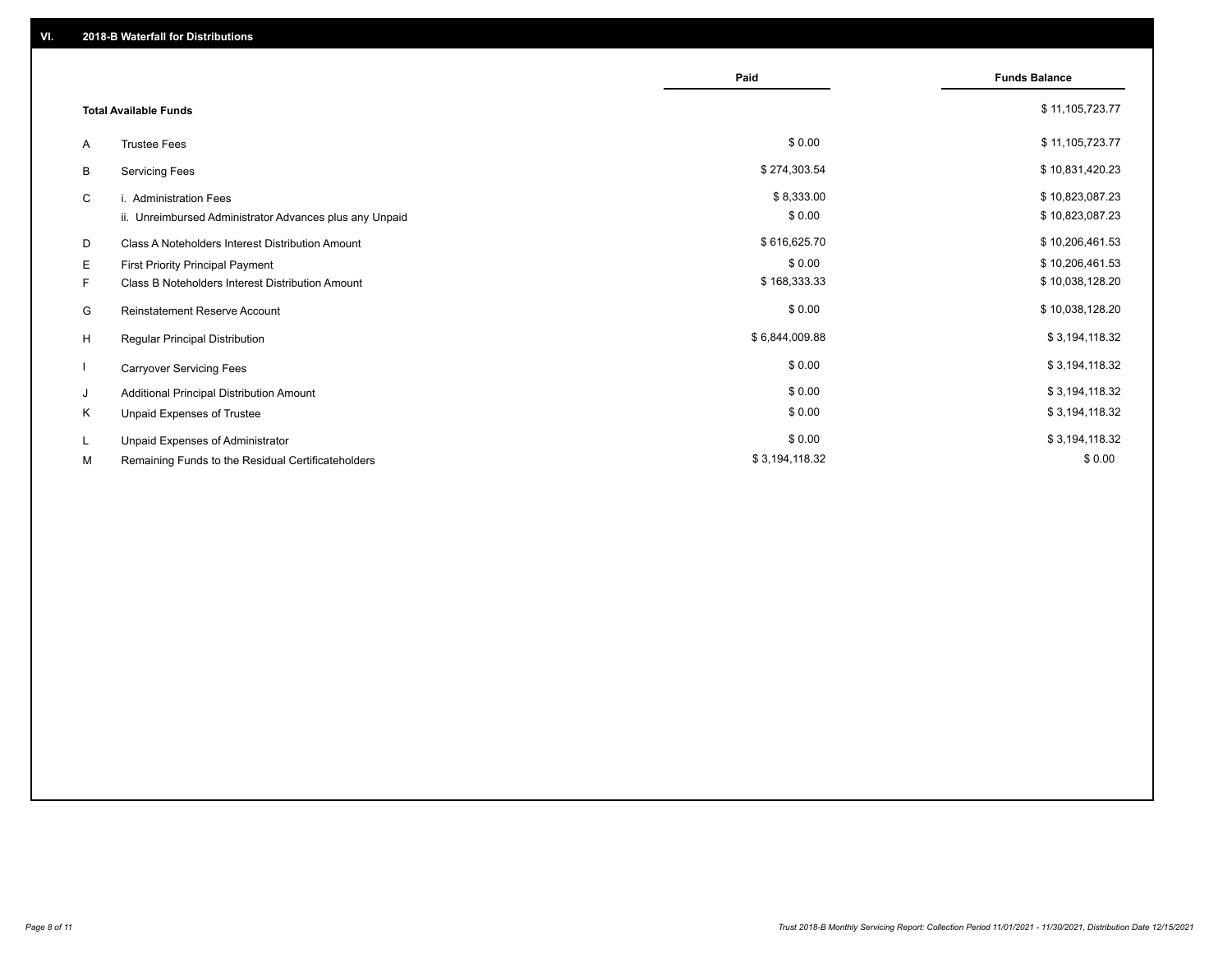| <b>Distribution Amounts</b>                                |                         |                         |                         |
|------------------------------------------------------------|-------------------------|-------------------------|-------------------------|
|                                                            | A <sub>2</sub> A        | A <sub>2</sub> B        | в                       |
| Cusip/Isin                                                 | 78449LAB4               | 78449LAC2               | 78449LAD0               |
| <b>Beginning Balance</b>                                   | \$185,104,501.81        | \$90,917,052.13         | \$50,500,000.00         |
| Index                                                      | <b>FIXED</b>            | <b>LIBOR</b>            | <b>FIXED</b>            |
| Spread/Fixed Rate                                          | 3.60%                   | 0.72%                   | 4.00%                   |
| Record Date (Days Prior to Distribution)                   | 1 NEW YORK BUSINESS DAY | 1 NEW YORK BUSINESS DAY | 1 NEW YORK BUSINESS DAY |
| Accrual Period Begin                                       | 11/15/2021              | 11/15/2021              | 11/15/2021              |
| <b>Accrual Period End</b>                                  | 12/15/2021              | 12/15/2021              | 12/15/2021              |
| Daycount Fraction                                          | 0.08333333              | 0.08333333              | 0.08333333              |
| Interest Rate*                                             | 3.60000%                | 0.80925%                | 4.00000%                |
| <b>Accrued Interest Factor</b>                             | 0.003000000             | 0.000674375             | 0.003333333             |
| <b>Current Interest Due</b>                                | \$555,313.51            | \$61,312.19             | \$168,333.33            |
| Interest Shortfall from Prior Period Plus Accrued Interest | $\mathcal{S}$ -         | $$ -$                   | $\frac{1}{2}$           |
| <b>Total Interest Due</b>                                  | \$555,313.51            | \$61,312.19             | \$168,333.33            |
| <b>Interest Paid</b>                                       | \$555,313.51            | \$61,312.19             | \$168,333.33            |
| Interest Shortfall                                         | $\mathsf{\$}$ -         | $$ -$                   | $$ -$                   |
| <b>Principal Paid</b>                                      | \$4,589,703.31          | \$2,254,306.57          | $$ -$                   |
| <b>Ending Principal Balance</b>                            | \$180,514,798.50        | \$88,662,745.56         | \$50,500,000.00         |
| Paydown Factor                                             | 0.016218033             | 0.016218033             | 0.000000000             |
| <b>Ending Balance Factor</b>                               | 0.637861479             | 0.637861479             | 1.000000000             |

\* Pay rates for Current Distribution. For the interest rates applicable to the next distribution date, please see https://www.salliemae.com/about/investors/data/SMBabrate.txt.

**VII. 2018-B Distributions**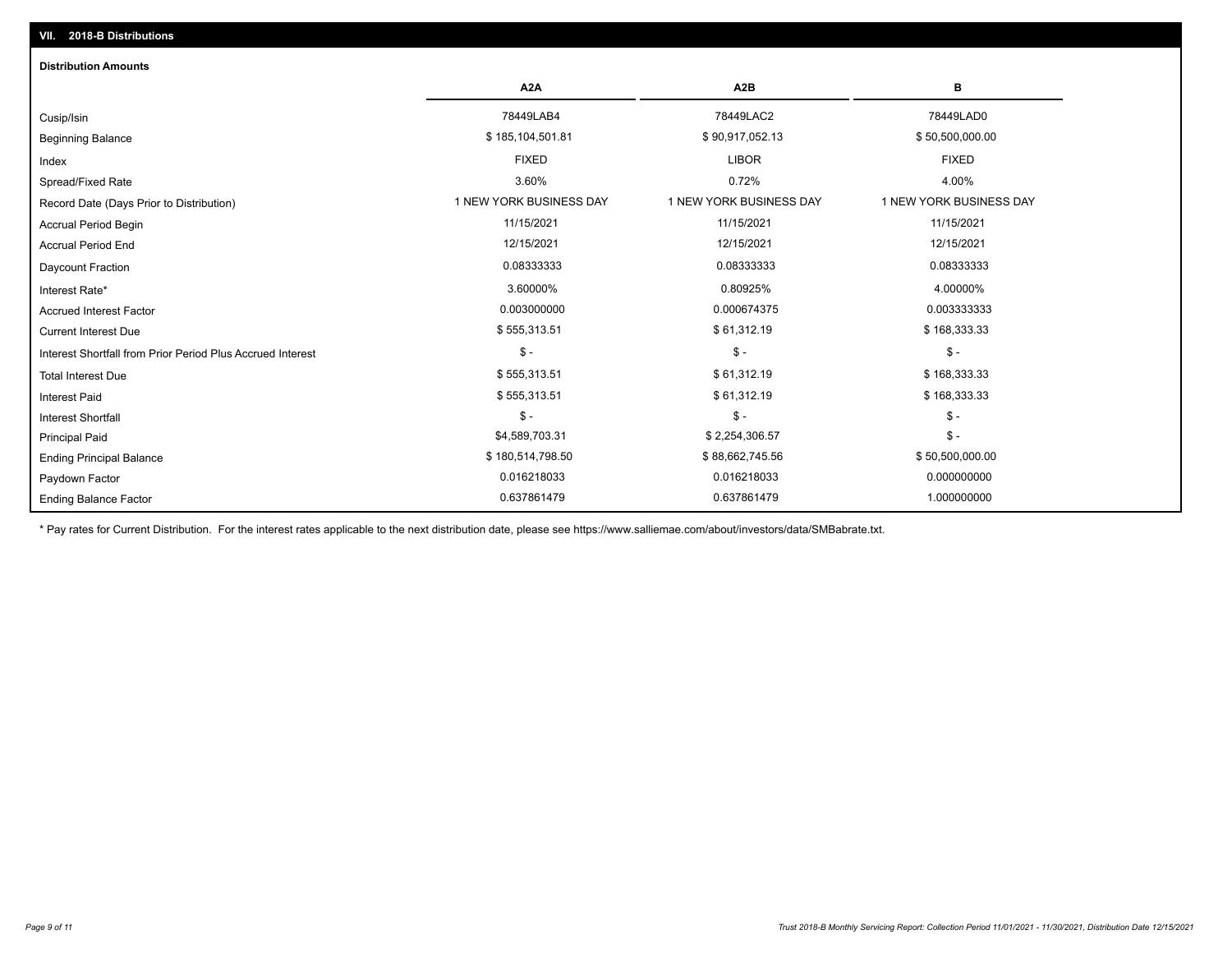# **Since Issued Total CPR**

$$
\text{total cPR} = 1 - \left(\frac{APB}{PPB}\right)^{\left(\frac{12}{MSC}\right)}
$$

APB = Actual period-end Pool Balance PPB = Projected period-end Pool Balance assuming no prepayments and no defaults Pool Balance = Sum(Principal Balance + Interest Accrued to Capitalize Balance) MSC = Months Since Cut-Off

I J Ι

## **Since-Issued Total Constant Prepayment Rate (CPR)**

Since-Issued Total CPR measures prepayments, both voluntary and involuntary, for a trust student loan pool over the life of a transaction. For each trust distribution, the actual month-end pool balance is compared against a month-end pool balance originally projected at issuance assuming no prepayments and defaults. For purposes of Since- Issued Total CPR calculations, projected period end pool balance assumes in-school status loans have up to a six month grace period before moving to repayment, grace status loans remain in grace status until their status end date and then to move to full principal and interest repayment, loans subject to interim interest or fixed payments during their in-school and grace period continue paying interim interest or fixed payments until full